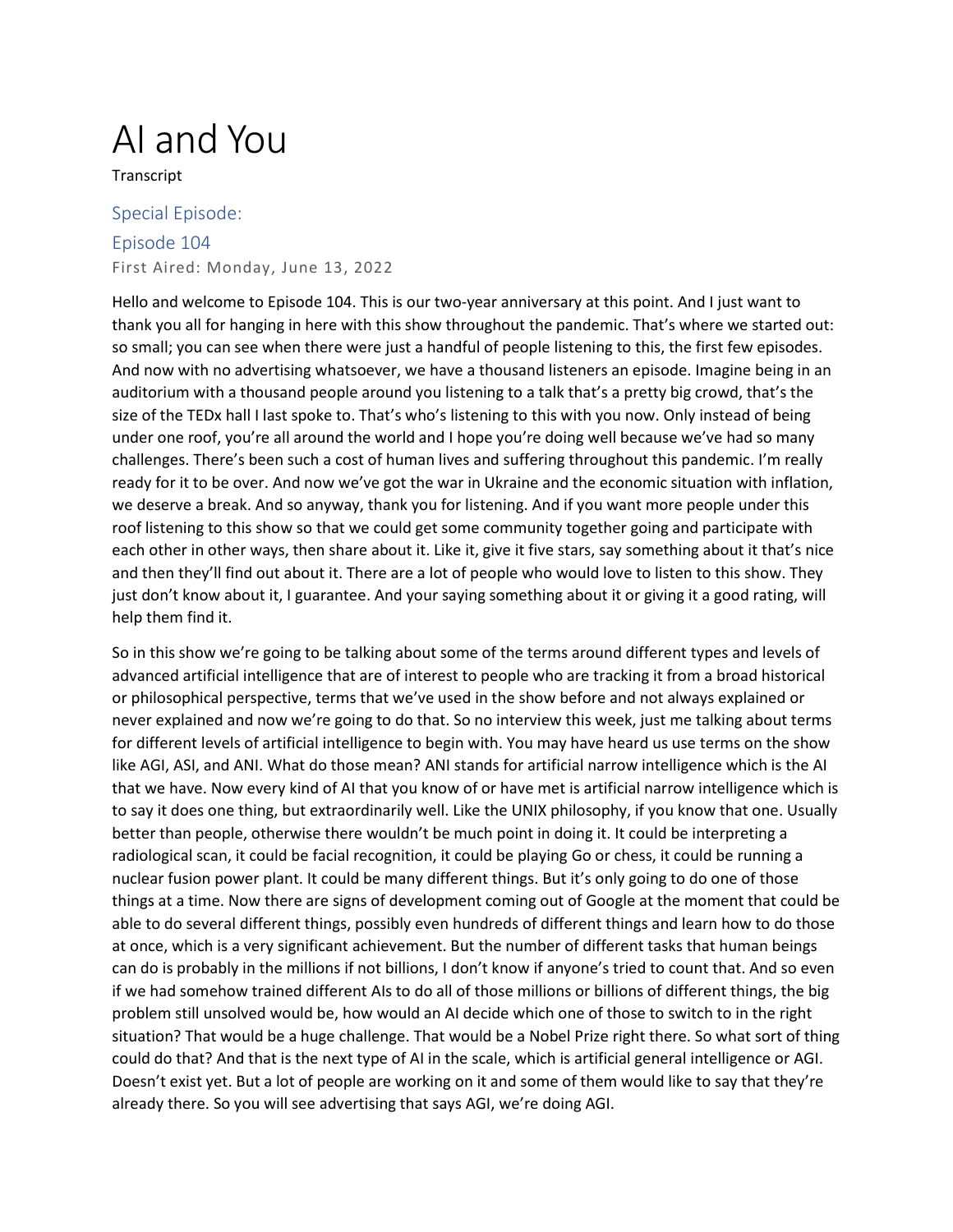Now this would be artificial intelligence that can solve general problems like people do, even if only at the level of, say, a nine year old person. In fact, if we could do even what a human five year old does today, particularly in the embodied application of acting within the world and physically manipulating things, we would be far ahead of the state of today's art, in solving general problems with AI. Now this is where it's important to not get caught up in thinking about how Ai is able to do some things that are clearly superior to what humans that are nine years old or any age can do. Because those AIs can only do one of those things at a time. So an AI might be the best chess player on the planet but that program is not going to do anything else. It might be possible in the case of say Alpha Zero to have an AI that you can train to play go and then you can later on train the same engine to play chess. But still it's only doing one at a time. Whereas at the moment we really don't have anything that's capable of solving the wide range of problems that a human five year old can: find a toy on the shelf and take it down, take it apart, put it back together, make a peanut butter sandwich, draw a picture of the family cat, put on a t shirt, tell you what happened in the show they just watched, pet a hamster, talk to the hamster. You know, I could obviously go on for ages, you get the point. Each one of those tasks would be a monumental achievement for today's AI.

Now the money currently being expended on researching AGI is in the many billions of dollars. I don't know if anyone has added it all up, but it might well be hundreds of billions of dollars. Why would it be so useful to develop something in a computer that was only as smart as a nine year old or five year old and nine year old? Well, let's leave child labor laws out of the picture. 18 year old humans are a lot cheaper in general than a billion dollar AI. Well, of course they are, even if it does take 18 years to make one. But if you had such a thing in AI it would be the equivalent of a nine year old person with all of Google and Wikipedia in their brain, able to access the world's information instantly and perform calculations at the rate that we're accustomed to seeing them done by digital computers, which means that they could run environmental simulations, protein folding calculations, and optimize the power consumption of a data center, for instance, in their head. And that of course would confer an enormous advantage to something with even only the general reasoning capability of a nine year old person.

Of course, some people have figured that it might be actually easier to put Google or Wikipedia in a person's brain than to build artificial intelligence that has the brain part down. And this is called augmented intelligence also spells AI. Doesn't seem to be confusing yet though. And the brain computer interface such as the one that Elon Musk's Neuralink is developing represent one possible way of getting there. So an artificial general intelligence would have an incredible advantage over non augmented human beings because of the speed with which it could manipulate data.

If you had an artificial general intelligence that was say running a company, a big one, think Walmart, IBM, google, it would be able to perform all of the roles of the current C suite: CTO, CEO, CFO,… but wouldn't have to wait for them to become available for meetings or arrive at decisions or gathering process information and handed around from person to person. It would simply do that instantly. That would mean that it could see a business need, analyze that from data, conduct studies and send a decision to a manufacturing line for a new design before the human-based competition had finished reading the quarterly sales report.

An army that had an artificial general intelligence in charge of it would be able to analyze a situation and devise a strategy countless times faster than humans in the same situation. To deal with either the army or the company in our world now it takes a number of humans working together at peak efficiency and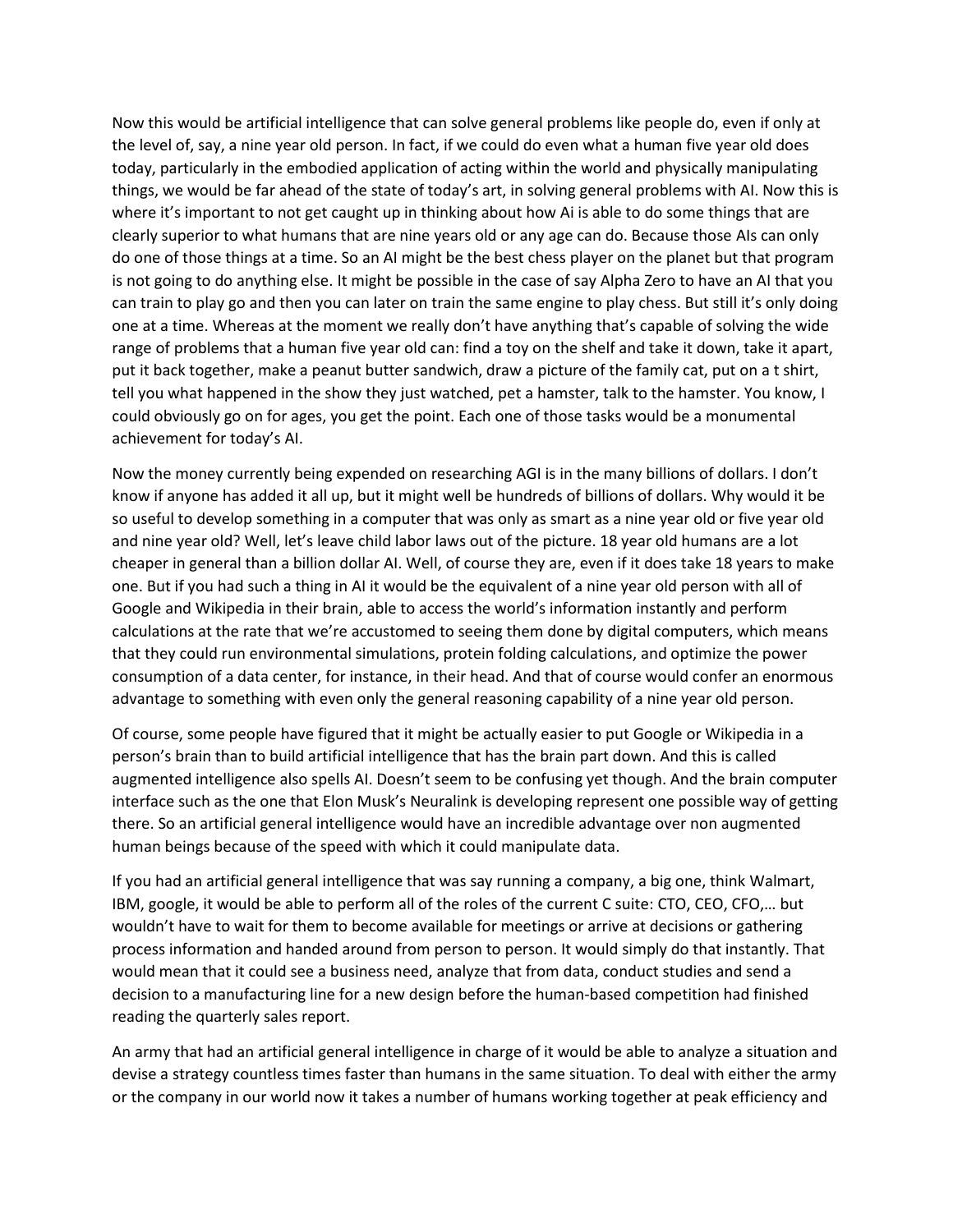communicating with each other as frictionlessly as possible, and reams of books and papers and studies have been written about how to do that better because it's just about the biggest problem that any group of people working together face. And the reason that those things aren't done by one person who wouldn't have to wait for conversations to take place, meetings to resolve, and decisions to be made is that no one person can fit that much in their head. Of course. We have reached our limits. But there's no reason that any artificial intelligence should be so limited in that capability. In other words, you could have an AGI. That does the job of the CEO, CFO, CTO, COO. All of them put together. If you can do any one of them, there's no reason why it shouldn't do all of them and then not have to wait for them to coordinate with each other.

Now, perhaps you can see why so many people are working towards artificial general intelligence. Perhaps you can also see why Vladimir Putin said that the country that develops it will "rule the world." And boy, has that quote gotten tinged with more meaning in the last six months.

Now, despite the fact that the advent of AGI as I just discussed would be a historical game changer, it's not the end of artificial intelligence development. The phase after that is artificial super intelligence or ASI. I know it sounds like these things should actually be called narrow artificial intelligence, general artificial intelligence, NAI, GAI, and so forth, but this is what stuck. So here's the terms. Now, ASI would be AI that was generally intelligent still, but many times more so than us. Think of how inadequate you feel compared to Sherlock Holmes say, if that's something that's within the scope of your imagination or pick Einstein or someone that's similarly at the peak, the zenith, of human intellectual capabilities and then multiply that by a factor of a million and you would get what Einstein would be feeling like next to an ASI. Now we're out in speculative realms here of course. But as I've said on a previous episode (#24), we just don't know and can't predict how far that is to any useful level of accuracy. I'm not saying that means it could show up tomorrow, I'm not saying it means it could show up in five years from now, but it is also true that no matter how far out it is, it will take an extraordinarily long time of coordinated effort to figure out how to deal with it when it arrives. But that's another conversation, go listen to episode 24.

Artificial super intelligence started coming in for a great amount of popular scrutiny when Nick Bostrom wrote the book Superintelligence in 2014 and people like Elon Musk in particular devoured it and took it as a call to action. Now it's important to note that Bostrom is not a computer scientist, he's a philosopher; he was not concerned with when super intelligence would happen or even whether it was possible at all, but only with researching what would be the consequences if it ever *did* happen. And it's fair to say from his book that those consequences are pretty bad. This is not the time for me to go into those consequences or what we should do about them. But it's worth noting that a great amount of attention is focused now on artificial superintelligence. As a result, as I have said on other occasions, talking about the existential risk of artificial super intelligence is a conversational black hole. Once we venture into it there is no going out. We will see whether that's possible on this episode. Though a great deal of debate has ensued over how likely we are to get artificial super intelligence. But it's actually, in my opinion inevitable once we get to artificial general intelligence because anything that has reached the AGI stage of embedding the human ability to learn from its environment into silicon or some other kind of chip has already started on a path that it's capable of following much further than humans do because it would not have our biological limitations. Which in our case means it would not be limited by the size of head that a human female can fit through her birth canal. Whereas AI is effectively unbounded.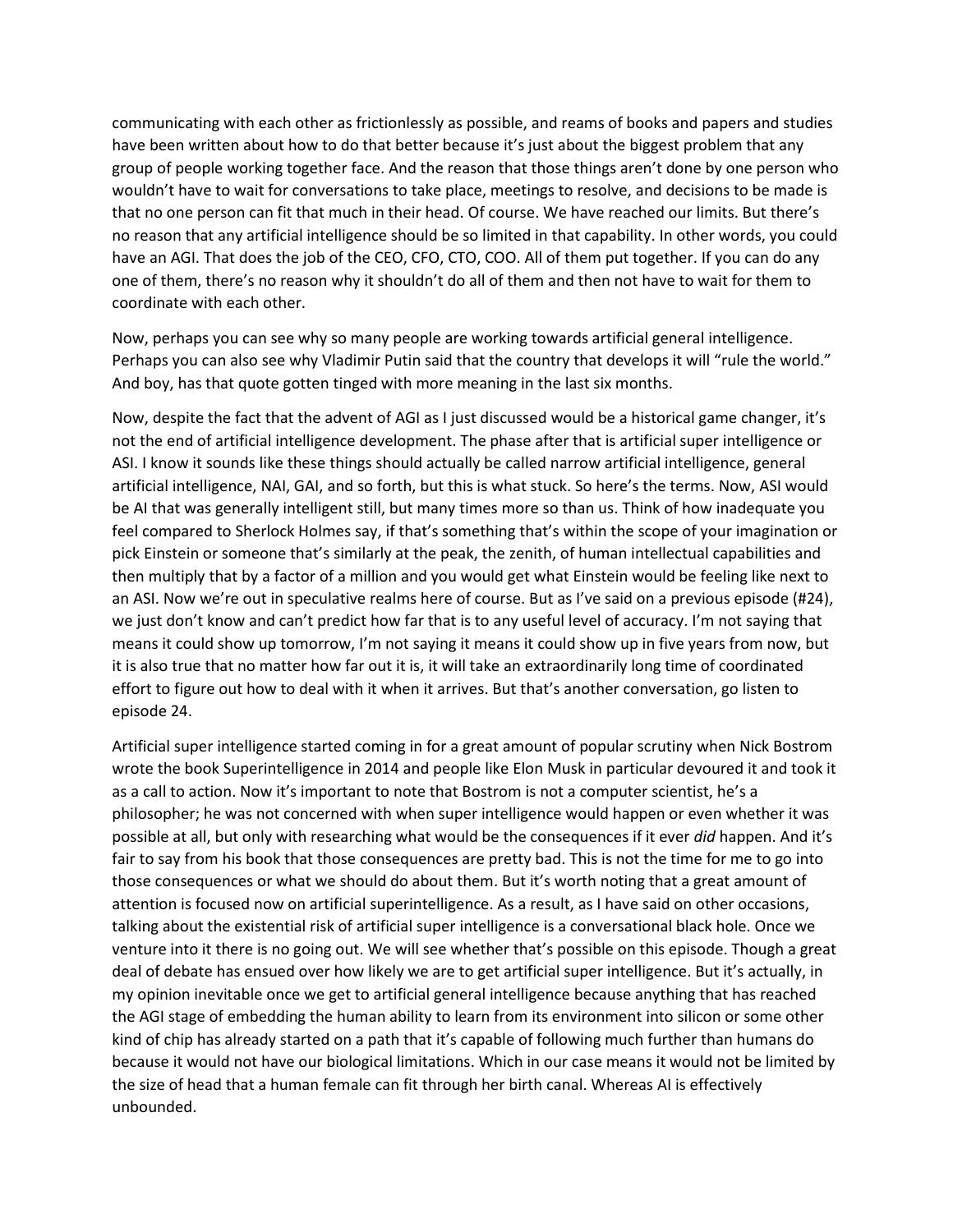We've already demonstrated one of the ways in which AGI might become ASI. Which is recursive selfimprovement. An AI that learns how to get better at learning. Because this is what we have done. What is that? Because this is what DeepMind did with AlphaZero, which was their deep learning engine that taught itself to be the best Go player and the best chess player on the planet within hours just by playing against itself. So as much as people, some people, might like to think that if we created AGI, we could constrain it to be at a certain level of sophistication and not go beyond that, it's almost certain that it will eventually encounter a situation where it will learn faster and faster. Or that someone will deliberately program an AI to do that. That's what we call the "hard takeoff" in these circles.

So this brings me to a couple of scenarios that are discussed heavily in the AI existential risk circles which those people call X-risk for short. The first one is the Control Problem. In other words, how do we ensure that we can maintain control of an AI as it becomes more powerful and more capable? Now as much as this might sound like it is coming out of thinking about Terminator-like scenarios - and that's certainly the label that the press slaps on it as soon as they hear this kind of discussion - there's actually a lot more to this scenario that has nothing to do with killer robots or any kind of self-aware or conscious. An AI that becomes more capable and complex will have failure modes that are equally high level and it's the goal of virtually everyone working in the artificial general intelligence today to create an AI that is capable of responding to general instructions and taking initiative to figure out how to follow them. That's what human beings do.

However, it's very difficult to specify where the boundaries of initiative should lie when human beings give instructions to other human beings. We assume a mutual context that includes standards like "don't kill people in the pursuit of this goal." Of course, there are exceptions to that rule, but they're pretty obvious and we know where they are. Businesses are notorious for overstepping the boundaries of what's legal, ethical or moral and considering what they can get away with. But even in the most heinous of cases, human beings are constrained by their abilities. Now, an artificial general intelligence might be able to crack any kind of computer security and get into any kind of system and thereby control anything that's under the control of a computer in pursuit of a goal, and anyone who is familiar with the current state of cybersecurity would understand that we shouldn't have any confidence that we could keep out an attacker that had literally firsthand knowledge of computer architecture.

So an artificial general intelligence or an artificial super intelligence might have the capability, whether we intended it or not, to control any physical system that's reachable by a networked computer device. And by extension, reach any other system that is reachable by a device that can be controlled by a network computer device. You can see therefore why people are thinking already about how to ensure that we can control such an AI. This isn't the time for me to go into the research that has been done on the Control Problem. But I will just point out that is not yet solved.

A couple of researchers that I'll mention here that are working on the control problem, Roman Yampolskiy who has been on the podcast and Eliezer Yudkowsky, and they're looking at how can we ensure that an AI cannot change the goals that it has been given. But even being given certain goals, we still have the problem with it pursuing those goals in the wrong way. And this is framed as the King Midas problem or the Genie problem. You only have to look at the story of Aladdin to realize that if you ask a genie that grants you three wishes the wrong question… well, you know how this always turns out. The first wish is for something magnificent, incredible, could be greedy, could be altruistic. The second wish is trying to undo the damage done by the first wish and the third wish is to wish for everything to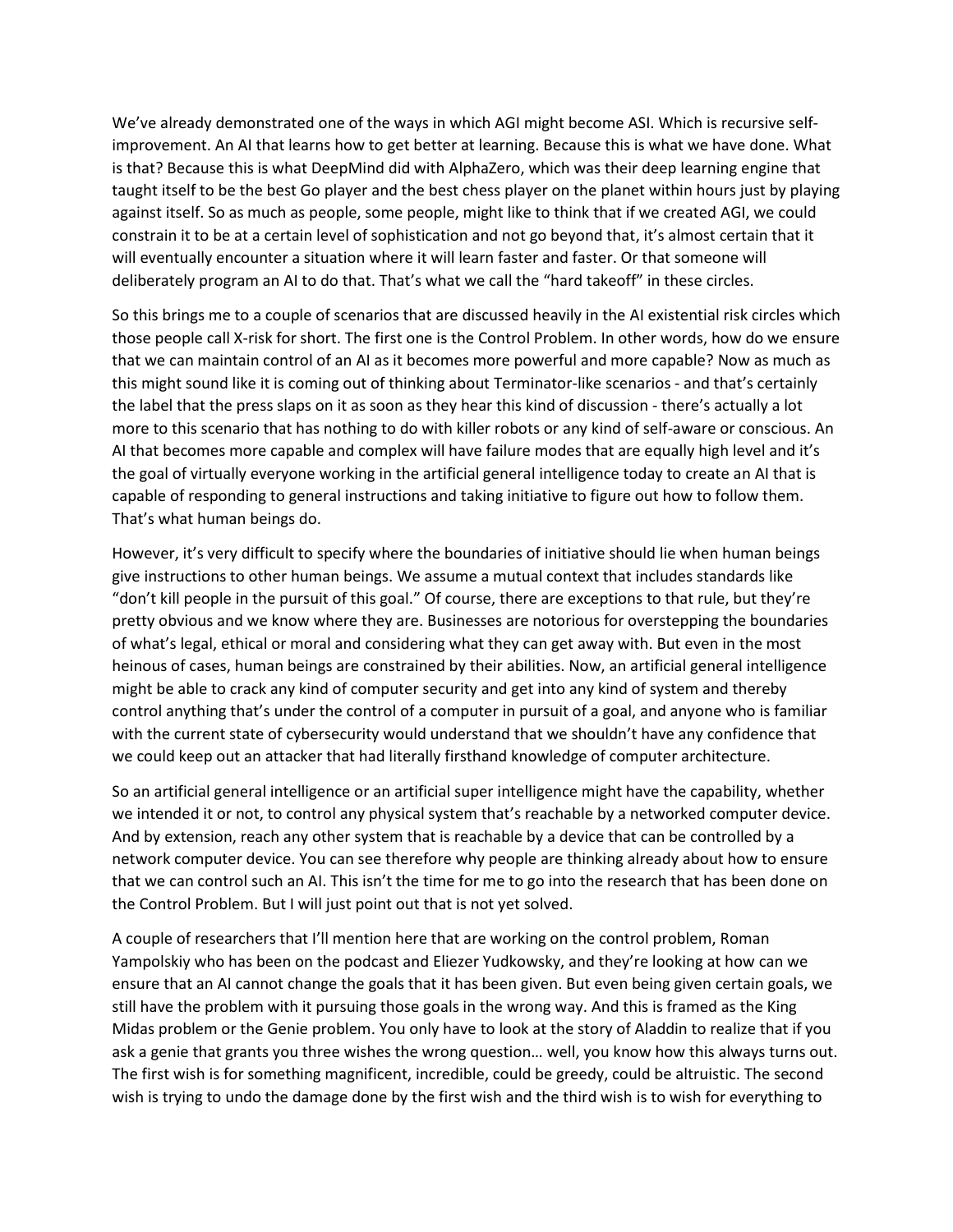go back the way that it was. Likewise, King Midas thought, wouldn't it be great if everything I touched turned to gold, but didn't realize that that would include food and children.

And this problem is raised in particular in another trope from Nick Bostrom, the *Paperclip Maximizer.*  The scenario has gone down in legend now. So people just refer to paperclip maximizing when they want to talk about this problem. And it's one where the scenario is that an AI is put in charge of a paperclip factory and told maximize paperclip production. It's the sort of direction that a CEO would give to a COO and just let them figure out the rest. But the AI does not have in this scenario the huge context of what's permissible and aligned with human values, and so goes off and says, well I see a lot of things outside this factory that are not yet turned into paper clips. The fact that those are cars or pets or people is irrelevant. As Yudkowsky puts it, the AI does not hate you, it does not love you, but you are made of atoms that it can use for something else. And so in this scenario with a suitably capable artificial general intelligence or super intelligence, it ends up consuming the entire world to turn it into paper clips because it doesn't know any better. And even if it didn't have the control necessary to do that in the first place, it's still motivated by its goal to do whatever it can to acquire it.

Now, another problem that's related to this is called the AI Boxing Problem. And it was visited especially by Eliezer Yudkowsky, and that's the question of can we keep an AI in a box? It's sort of like can you keep the genie in the lamp, and only let it out to grant your wish. In this scenario the idea is that we keep the ASI inside some isolated environment where it can't get out and control anything else. Air gapped to the max, lead-lined room, independent power source etcetera. And that seems pretty foolproof. But Yudkowsky decided to test this. Now of course we don't have an artificial super intelligence to do that with. So he played the part of that. That was obviously conservative because he would admit that he is not an artificial super intelligence. And he tried to see whether he could talk someone acting as a gatekeeper in a hypothetical situation into letting him out of the box, and succeeded three times out of five. It was a carefully controlled experiment. So you shouldn't think that that was something where any kind of cheating avenue that you can think of was exploited. And in fact Yudkowsky frames it as, this is seeing whether it is possible to control a human mind through a text only interface.

Now, you could argue, as I have, that perhaps we don't need to control AI. I have Children. I can assure you - and any parent knows this - that my ability to control them is diminishing by the day and any that I might have already will someday be gone altogether. Nevertheless, I am not concerned about them destroying the world, possibly not for the want of trying but also because they're not able to destroy the world. But there again - I think we might be on the third hand by now - that might not be true tomorrow. If you've read my first book, you know that part of it focuses on the problem of control of synthetic biology and the capability to construct viruses that are lethal and far more contagious than the ones that we have right now. Yes, even coronavirus. It is rapidly becoming within reach with technologies like CRISPR and DNA synthesizers which fit on a desktop.

So the problem of controlling an all-powerful AI might be the same as the problem of controlling all powerful, in other words, soon to be all of us, human beings. And maybe then what we should focus on is not controlling it, but ensuring that it doesn't *want* to destroy us or that it doesn't accidentally destroy us to give it values that value. The same thing that we do, including ourselves to make. In other words, friendly artificial intelligence and that's another goal that a number of researchers have. Of course, one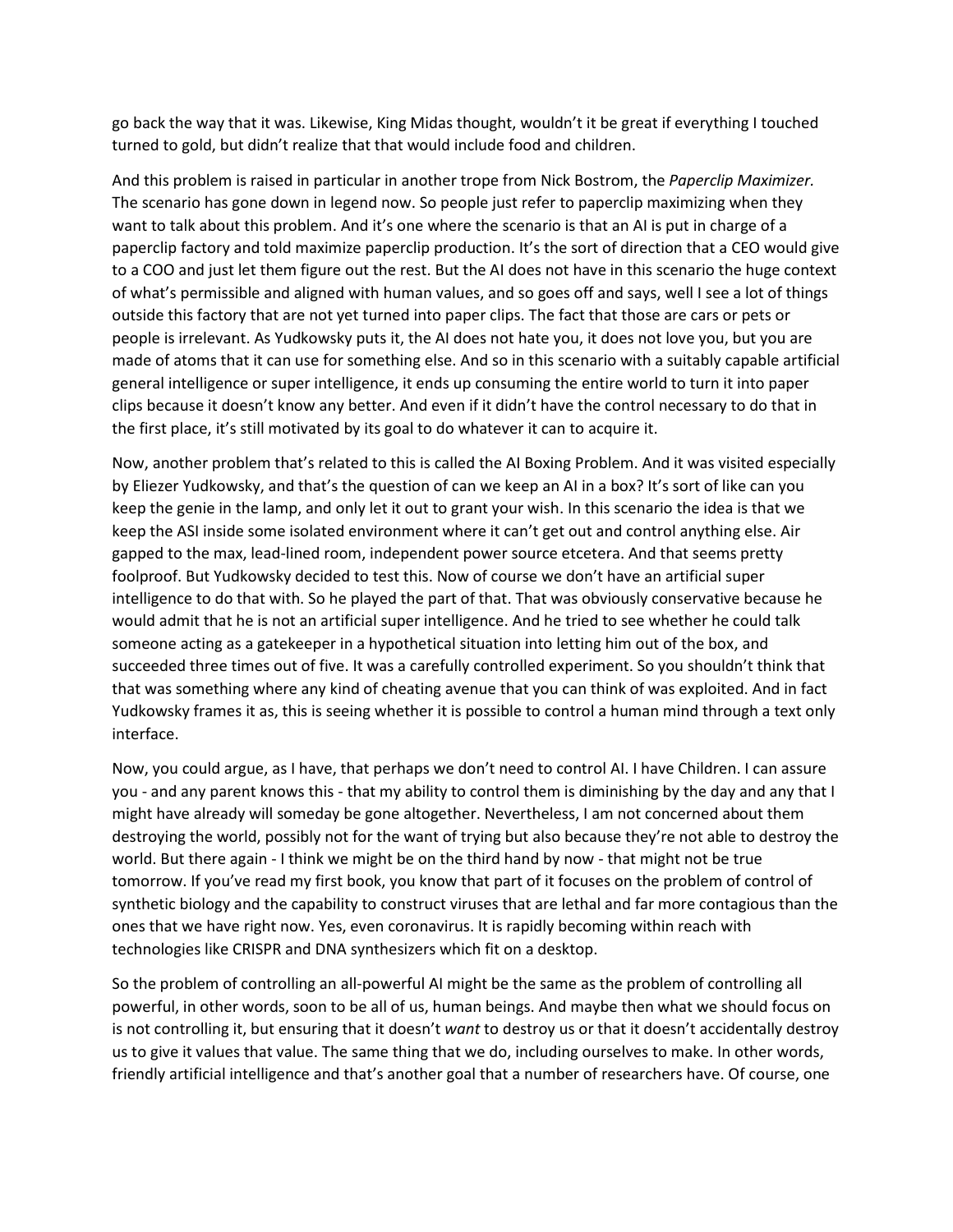of the problems with that is as much as we might create all kinds of friendly ai. It only takes someone else creating an unfriendly Ai to upset the apple cart.

But this discussion about values brings us to the other big problem that I wanted to talk about which is called the Value Alignment problem and that is literally what it says on the lid. The problem of aligning the values of an AI with human values. Stuart Russell gives a classic example of an AI that ends up cooking the family cat because it's been given the goal of "serve the family." It knows that it should protect the family, knows it should feed the family and one day it sees that the refrigerator doesn't have what it needs to make dinner. But it does see the family cat and is aware that the cat is a source of protein and well you can figure out the rest. It wasn't given the value, someone forgot to program into it, the value that the family very much like the cat and that this is not something that it should do. And even if you think that's an obvious example to solve then if you make the cat a dog and you translate that to certain other cultures, you can see how the lines could get blurry.

Now, Stuart has been doing some really interesting work lately about how to make AI that doesn't accidentally run away with the wrong values. And broadly speaking, as I understand it, it means teaching the AI that it doesn't know what human preferences are and that it should test at every stage to see how well its assumptions are doing and back off and not do anything and find out more whenever it looks like those assumptions are not working out, which is a pretty good model for humans to follow too, by the way. Read his book *Human Compatible* to find out more about that.

Now of course we think that having values implies consciousness because everything we know that has values seems to be conscious right? But actually, everything that acts has values. The more complex the system, the more meaningful the values. It's easy, for instance, to impute values to an organization. The company's actions are more than the sum of its employees' actions. It could go through 50% or 100% turnover and still be acting in the same way because there's an organizational culture that is selfperpetuating, which lives on in the gaps between the people. It's an emergent value system. And some people have said that corporations, big ones, are already super intelligences, which in theory could be true. But often in practice, those organizations involve some degree, usually a high degree, of internal politics that greatly limits what those people are able to do collectively.

How should we specify human values? Of course, this makes people think of Asimov's Laws of Robotics which he enunciated back in, I think the 40s, where he said the First law a robot - for which we can read AI - A robot must not harm a human being or through inaction allow a human being to come to harm. Second Law, a robot must obey the orders given to it by a human being in all cases, except where this would conflict with the first Law. Third Law, a robot must protect its own existence except when this conflicts with the 1st and 2nd laws. Now that sounds pretty good. Asimov wrote these in reaction to the stories that had been coming out at the time, which were universally painting robots as monochromatic bad guys that would kidnap helpless females and carry them off for unspecified acts. But of course, those laws have all kinds of loopholes, and in fact that's what Asimov stories then did was explore all the loopholes he could find in those laws, so they're not an adequate starting point.

There's a vast background that needs to be made explicit for AI about what we consider acceptable, like not turning people into paperclips. But if you think about our own systems of values, we can't even align to each other's values and that's why we have wars. But we even can't align to our own values, the values that you have tomorrow morning at 6:30 a.m, when the value you have today, that says "I'm going to get up and hit the gym" may change by then - just a wild guess. But for many of us that